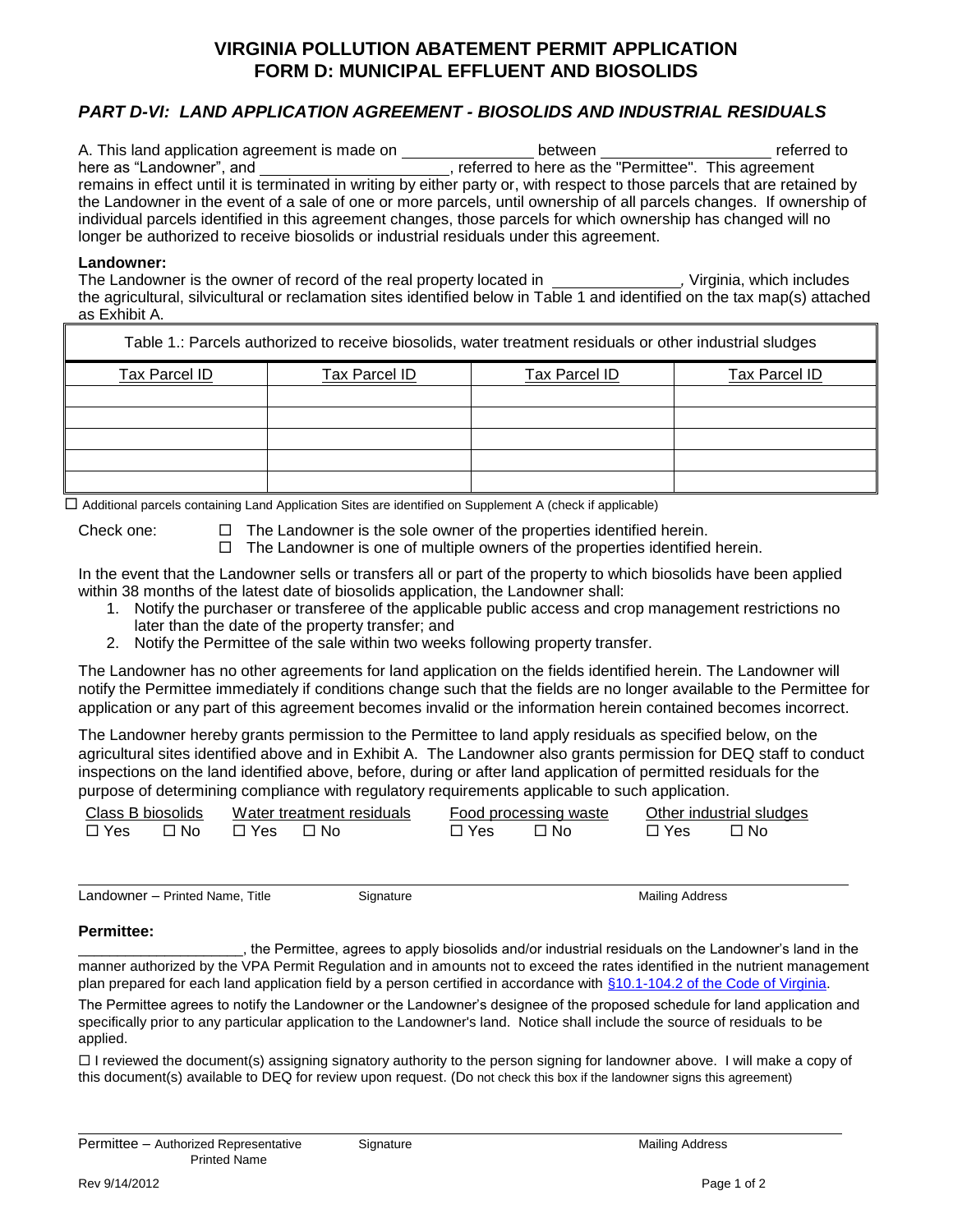| <b>Permittee:</b> | <b>County or City:</b> |
|-------------------|------------------------|
| Landowner:        |                        |

#### **Landowner Site Management Requirements:**

I, the Landowner, I have received a DEQ Biosolids Fact Sheet that includes information regarding regulations governing the land application of biosolids, the components of biosolids and proper handling and land application of biosolids.

I have also been expressly advised by the Permittee that the site management requirements and site access restrictions identified below must be complied with after biosolids have been applied on my property in order to protect public health, and that I am responsible for the implementation of these practices.

I agree to implement the following site management practices at each site under my ownership following the land application of biosolids at the site:

- 1. Notification Signs: I will not remove any signs posted by the Permittee for the purpose of identifying my field as a biosolids land application site, unless requested by the Permittee, until at least 30 days after land application at that site is completed.
- 2. Public Access
	- a. Public access to land with a high potential for public exposure shall be restricted for at least one year following any application of biosolids.
	- b. Public access to land with a low potential for public exposure shall be restricted for at least 30 days following any application of biosolids. No biosolids amended soil shall be excavated or removed from the site during this same period of time unless adequate provisions are made to prevent public exposure to soil, dusts or aerosols;
	- c. Turf grown on land where biosolids are applied shall not be harvested for one year after application of biosolids when the harvested turf is placed on either land with a high potential for public exposure or a lawn, unless otherwise specified by DEQ.
- 3. Crop Restrictions:
	- a. Food crops with harvested parts that touch the biosolids/soil mixture and are totally above the land surface shall not be harvested for 14 months after the application of biosolids.
	- b. Food crops with harvested parts below the surface of the land shall not be harvested for 20 months after the application of biosolids when the biosolids remain on the land surface for a time period of four (4) or more months prior to incorporation into the soil,
	- c. Food crops with harvested parts below the surface of the land shall not be harvested for 38 months when the biosolids remain on the land surface for a time period of less than four (4) months prior to incorporation.
	- d. Other food crops and fiber crops shall not be harvested for 30 days after the application of biosolids;
	- e. Feed crops shall not be harvested for 30 days after the application of biosolids (60 days if fed to lactating dairy animals).
- 4. Livestock Access Restrictions:

Following biosolids application to pasture or hayland sites:

- a. Meat producing livestock shall not be grazed for 30 days,
- b. Lactating dairy animals shall not be grazed for a minimum of 60 days.
- c. Other animals shall be restricted from grazing for 30 days;
- 5. Supplemental commercial fertilizer or manure applications will be coordinated with the biosolids and industrial residuals applications such that the total crop needs for nutrients are not exceeded as identified in the nutrient management plan developed by a person certified in accordance with §10.1-104.2 of the Code of Virginia;
- 6. Tobacco, because it has been shown to accumulate cadmium, should not be grown on the Landowner's land for three years following the application of biosolids or industrial residuals which bear cadmium equal to or exceeding 0.45 pounds/acre (0.5 kilograms/hectare).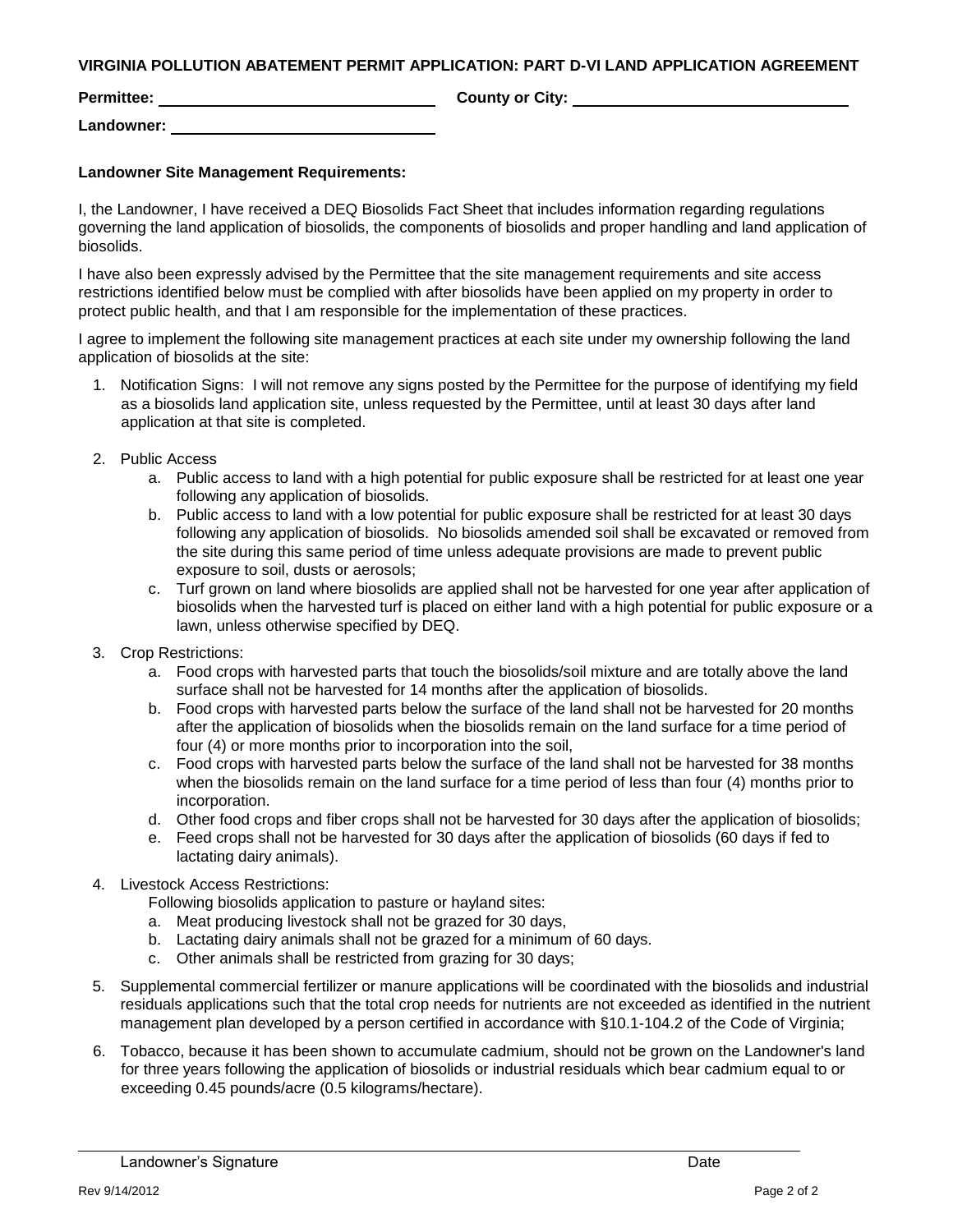# *Landowner Coordination Form*

This form is used by the Permittee to identify properties (tax parcels) that are authorized to receive biosolids and/or industrial residuals, and each of the legal landowners of those tax parcels. A *Land Application Agreement - Biosolids and Industrial Residuals* form with original signature must be attached for each legal landowner identified below prior to land application at the identified parcels.

Permittee:

County or City:

Please Print (Signatures not required on this page

| <br>Tax Parcel ID(s) | <br>.<br>Landowner(s) |
|----------------------|-----------------------|
|                      |                       |
|                      |                       |
|                      |                       |
|                      |                       |
|                      |                       |
|                      |                       |
|                      |                       |
|                      |                       |
|                      |                       |
|                      |                       |
|                      |                       |
|                      |                       |
|                      |                       |
|                      |                       |
|                      |                       |
|                      |                       |
|                      |                       |
|                      |                       |
|                      |                       |
|                      |                       |
|                      |                       |
|                      |                       |
|                      |                       |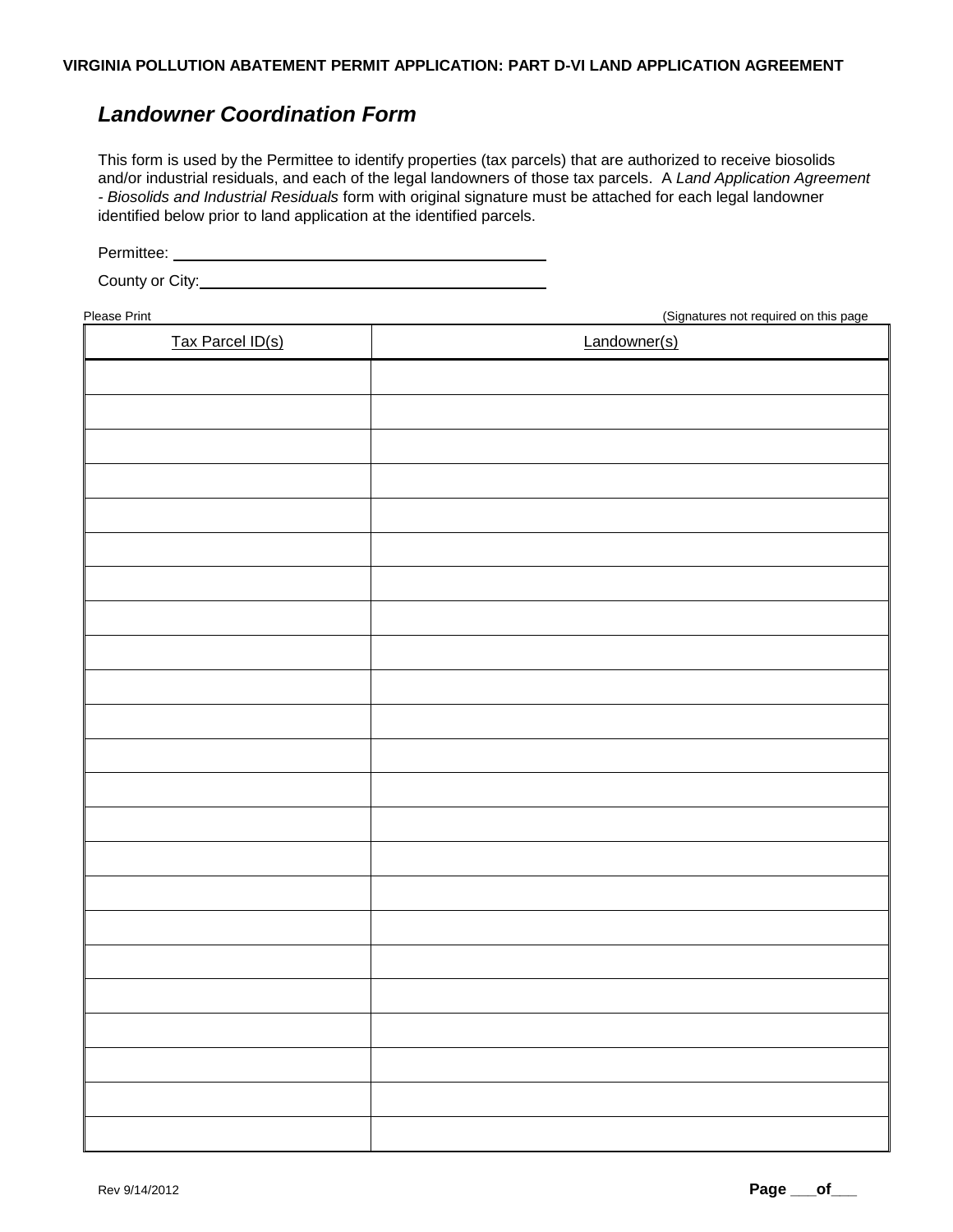# *Supplement A: Additional Land Application Sites*

| Permittee: |  |  |
|------------|--|--|
| County:    |  |  |
| Landowner: |  |  |

| Parcels authorized to receive biosolids, water treatment residuals or other industrial sludges |                      |                      |                      |  |  |
|------------------------------------------------------------------------------------------------|----------------------|----------------------|----------------------|--|--|
| <b>Tax Parcel ID</b>                                                                           | <b>Tax Parcel ID</b> | <b>Tax Parcel ID</b> | <b>Tax Parcel ID</b> |  |  |
|                                                                                                |                      |                      |                      |  |  |
|                                                                                                |                      |                      |                      |  |  |
|                                                                                                |                      |                      |                      |  |  |
|                                                                                                |                      |                      |                      |  |  |
|                                                                                                |                      |                      |                      |  |  |
|                                                                                                |                      |                      |                      |  |  |
|                                                                                                |                      |                      |                      |  |  |
|                                                                                                |                      |                      |                      |  |  |
|                                                                                                |                      |                      |                      |  |  |
|                                                                                                |                      |                      |                      |  |  |
|                                                                                                |                      |                      |                      |  |  |
|                                                                                                |                      |                      |                      |  |  |
|                                                                                                |                      |                      |                      |  |  |
|                                                                                                |                      |                      |                      |  |  |
|                                                                                                |                      |                      |                      |  |  |
|                                                                                                |                      |                      |                      |  |  |
|                                                                                                |                      |                      |                      |  |  |
|                                                                                                |                      |                      |                      |  |  |
|                                                                                                |                      |                      |                      |  |  |
|                                                                                                |                      |                      |                      |  |  |
|                                                                                                |                      |                      |                      |  |  |

Landowner – Printed Name Signature Signature Mailing Address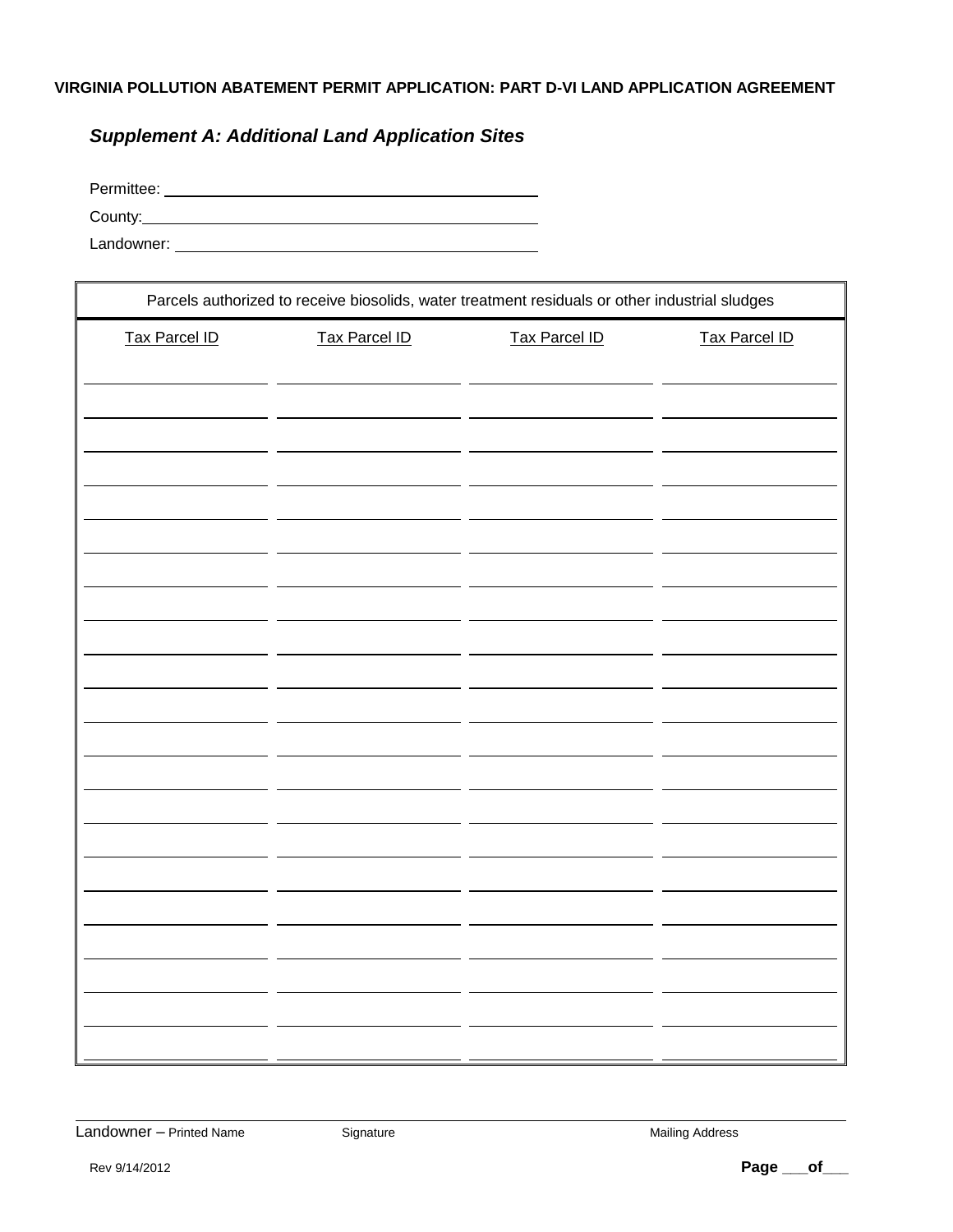#### **VIRGINIA POLLUTION ABATEMENT APPLICATION FORM D: MUNICIPAL EFFLUENT AND BIOSOLIDS**

### *Instructions*

#### **PART D-VI BIOSOLIDS APPLICATION AGREEMENT**

- A. The permit applicant or permittee requesting to add land to a permit shall submit landowner agreement forms as follows:
	- 1. For land application sites with a sole landowner, i.e. only one landowner is recorded on the deed, submit Pages 1 and 2 of the **Part D-VI Biosolids Application Agreement**.
	- 2. For land application sites with multiple landowners submit Pages 1 and 2 of the **Part D-VI Biosolids Application Agreement** for each land owner recorded on the deed.
	- 3. Once all landowner agreements are obtained, the Permittee shall complete the "Landowner Coordination Form." Complete this form as specified below. (a) through (d) refer to the form presented on page 8 of 9. NOTE: this form does not require landowner signatures.
		- (a) Provide the name of the Permittee.
		- (b) Provide the name of the county or city in which land application is proposed.
		- (c) List tax parcels tax parcels under common ownership may be listed together
		- (d) For each tax parcel or group of tax parcels under common ownership recorded in (c), identify the landowner(s).
	- 4. For any land that has an existing landowner agreement with another permitted contractor, submit a copy of the letter from the landowner to that original permitted contractor either:
		- a. Terminating the existing landowner agreement<sup>\*</sup>

or

- b. Asking to be removed from the original permit.<sup>\*</sup>
- \* If the original landowner agreement (LOA) is terminated, the sites identified in the LOA are not removed from the permit held by the original contractor, only the landowner agreement has become invalid. The sites remain in the land base of the original permit, therefore if at a future date the landowner wishes to receive biosolids from the original contractor, he would only need to terminate the existing LOA and sign a new LOA with the original contractor.

However, if the sites are removed from the original permit, if at a future date the landowner wishes to receive biosolids from the original contractor, in addition to terminating and signing new LOAs, the original contractor's permit would require a permit modification to add the landowner's land prior to any future land application of biosolids on that land.

B. Completing Form D-VI

#### **Page 1 of 2:**

- (1) Provide the date on which the agreement is made.
- (2) Provide the name of the individual landowner signing this form or the name of the trust, estate, company or other entity that owns the property. If there are multiple landowners, each landowner will complete and sign his/her own form. The person identified as the owner and signing the form must be legal owner or part-owner of all tax parcels identified in the form.
- (3) Provide the legal name of the entity that will hold the land application permit (Company, Municipality, Authority, etc.)
- (4) Provide the name of the county or city in which the sites are located.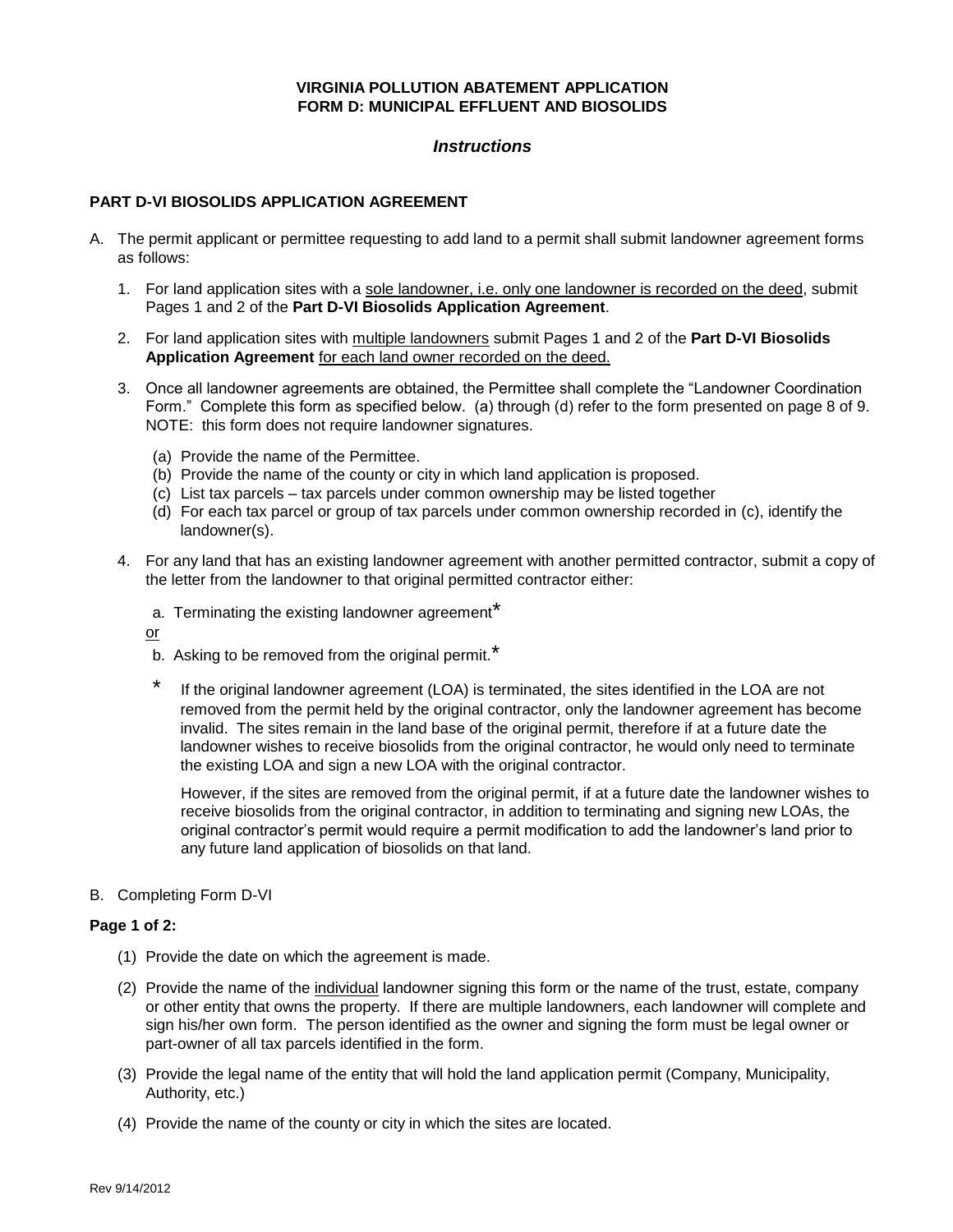(5) Provide the County/City Tax Parcel ID for each parcel that includes land application sites. A parcel may contain more than one "field". If a "field" is located in 2 or more parcels, provide the Tax Parcel IDs for all parcels. If you want to include a whole "farm", identify all tax parcels that make up the farm.

AND provide legible tax maps identifying each of the parcels proposed for inclusion in the permit.

- (6) If more than 20 parcels under ownership of the individual landowner signing this form will be authorized to receive biosolids, place a check in the box to indicate that more parcels are identified on Supplement A.
- (7) Check one box to indicate whether the person signing the form is the only owner of record, or one of two or more owners of record for the properties identified in **Table 1: Parcels authorized to receive biosolids, water treatment residuals or other industrial sludges** and in **Exhibit A**. A landowner of record is each person identified or referenced on the deed. Multiple owners may include husband and wife, brothers and sisters, or other relatives, business partners, etc. If a deed identifies owners as, for example, Mr. Smith et ux (and wife) or Mr. Smith et al (and others), a landowner agreement must be completed by Mr. Smith and his wife, or Mr. Smith and all other owners, respectively.
- (8) Check all boxes that apply, to indicate the type of products authorized to be land applied on the property.
- (9) Print or type the landowner's legal name, including suffixes (e.g. Jr, III, etc) and mailing address. Provide an original signature.

Where the landowner is a corporation, trust, estate or other entity, or has given signatory authority to another individual, use one of the following procedures:

- a. If the landowner is a corporation or other publicly recorded entity, print or type the name of the responsible official, including suffixes (e.g. Jr, III, etc), his/her title and mailing address. Provide an original signature in accordance with [9VAC25-32-70:](http://leg1.state.va.us/cgi-bin/legp504.exe?000+reg+9VAC25-32-70)
	- i. For a corporation: by a responsible corporate official. For purposes of this section, a responsible corporate official means (i) a president, secretary, treasurer, or vice-president of the corporation in charge of a principal business function, or any other person who performs similar policy or decision-making functions for the corporation, or (ii) the manager of one or more manufacturing, production, or operating facilities employing more than 250 persons or having gross annual sales or expenditures exceeding \$25,000,000 (in second quarter 1980 dollars), if authority to sign documents has been assigned or delegated to the manager in accordance with corporate procedures.
	- ii. For a municipality, state, federal or other public agency by either a principal executive officer or ranking elected official. (A principal executive officer of a federal, municipal, or state agency includes the chief executive officer of the agency or head executive officer having responsibility for the overall operation of a principal geographic unit of the agency.)
	- iii. For a partnership or sole proprietorship, by a general partner or proprietor, respectively.
- b. If the landowner is an estate or trust, or has given power of attorney, the landowner agreement must be signed by the individual(s) with signatory authority as follows:
	- i. Print or type the name of the individual with signatory authority, his/her title indicating his/her signatory authority and his/her mailing address; e.g. John Smith, Power of Attorney for Robert Doe; John Smith, Executor Robert Doe Estate; or John Smith, Trustee, Doe Farm Trust. Provide an original signature; and
	- ii. One of the following documents must be presented to the Permit applicant for an estate, trust or power of attorney. The permit applicant or permit holder shall review the document(s) that assigns authority to the individual(s) and make a copy of this document(s) available to DEQ for review upon request. Documents to be reviewed include:
		- -The original court document certifying the individual(s) as executor(s);
		- -The original trust or memorandum of trust; or
		- -The original notarized Power of Attorney.
- (10) Provide the legal name of the entity that will hold the permit.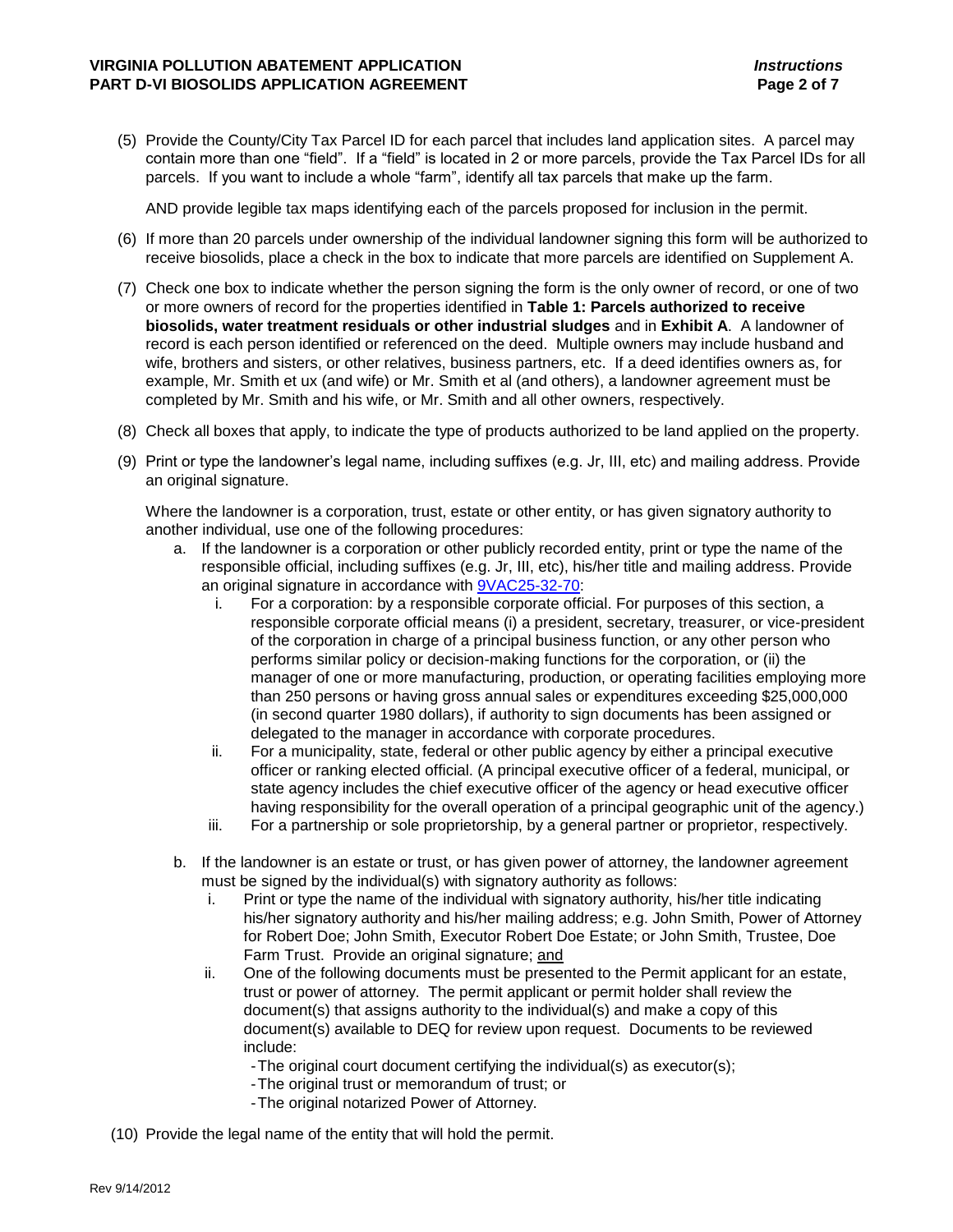#### **VIRGINIA POLLUTION ABATEMENT APPLICATION** *Instructions* **PART D-VI BIOSOLIDS APPLICATION AGREEMENT Page 3 of 7**

- (11) **Use this box only if the actual landowner does not sign the agreement.** Check this box to verify that permittee has reviewed the original trust, power of attorney, executor qualification, or other document assigning signatory authority or control of the property to someone other than the landowner as required in (9) b) (2). If someone other than the company official signing the Landowner Agreement has reviewed these documents, the reviewer shall initial to the left of the check box and print his/her name below the statement.
- (12) Print or type the name of the Permit holder's authorized representative and his/her business mailing address. Provide an original signature.

#### **Page 2 of 2:**

- (13) Provide the legal name of the entity that will hold the permit the same as provided in (10)
- (14) Provide the name of the county or city in which the sites are located same as provided in (4)
- (15) Provide the printed name of the landowner signing this form same as in (9)
- (16) Provide the Landowner's original signature as in (9) and date.

#### **Supplement A**

- (1) Provide the legal name of the entity that will hold the permit the same as provided in (10) above
- (2) Provide the name of the county or city in which the sites are located same as provided in (4) above
- (3) Provide the printed name of the landowner signing this form same as provided in (9) above
- (4) Provide the County/City Tax Parcel ID for each parcel that includes land application sites. A parcel may contain more than one "field". If a "field" is located in 2 or more parcels, provide the Tax Parcel ID for all parcels
- (5) Print or type the landowner's legal name, including suffixes (e.g. Jr, III, etc) and mailing address. Provide an original signature as required in (9) above.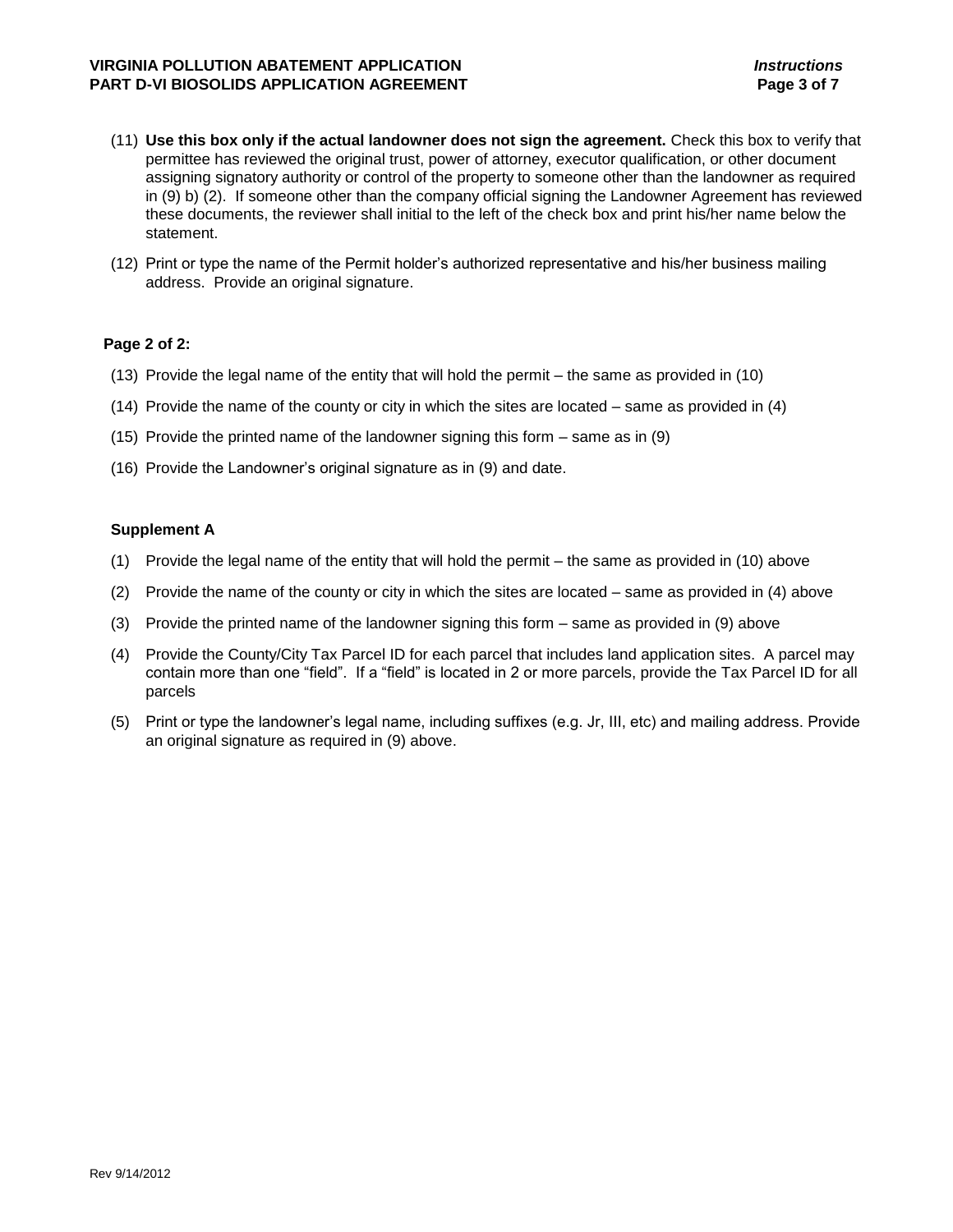### **VIRGINIA POLLUTION ABATEMENT APPLICATION** *Instructions* **PART D-VI BIOSOLIDS APPLICATION AGREEMENT Page 4 of 7**

## **VIRGINIA POLLUTION ABATEMENT PERMIT APPLICATION FORM D: MUNICIPAL EFFLUENT AND BIOSOLIDS**

# *PART D-VI: LAND APPLICATION AGREEMENT - BIOSOLIDS AND INDUSTRIAL RESIDUALS*

| A. This land application agreement is made on                                                                              |     | between                                               | referred to |
|----------------------------------------------------------------------------------------------------------------------------|-----|-------------------------------------------------------|-------------|
| here as "Landowner", and                                                                                                   | (3) | , referred to here as the "Permittee". This agreement |             |
| remains in effect until it is terminated in writing by either party or, with respect to those parcels that are retained by |     |                                                       |             |
| the Landowner in the event of a sale of one or more parcels, until ownership of all parcels changes. If ownership of       |     |                                                       |             |
| individual parcels identified in this agreement changes, those parcels for which ownership has changed will no             |     |                                                       |             |
| longer be authorized to receive biosolids or industrial residuals under this agreement.                                    |     |                                                       |             |

#### **Landowner:**

The Landowner is the owner of record of the real property located in  $(4)$ , Virginia, which includes the agricultural, silvicultural or reclamation sites identified below in Table 1 and identified on the tax map(s) attached as Exhibit A.

| Table 1.: Parcels authorized to receive biosolids, water treatment residuals or other industrial sludges |               |               |               |  |  |
|----------------------------------------------------------------------------------------------------------|---------------|---------------|---------------|--|--|
| Tax Parcel ID                                                                                            | Tax Parcel ID | Tax Parcel ID | Tax Parcel ID |  |  |
| (5)                                                                                                      |               |               |               |  |  |
|                                                                                                          |               |               |               |  |  |
|                                                                                                          |               |               |               |  |  |
|                                                                                                          |               |               |               |  |  |
|                                                                                                          |               |               |               |  |  |

 $(6)$   $\Box$  Additional parcels containing Land Application Sites are identified on Supplement A (check if applicable)

(7) Check one:  $\square$  The Landowner is the sole owner of the properties identified herein.  $\Box$  The Landowner is one of multiple owners of the properties identified herein.

In the event that the Landowner sells or transfers all or part of the property to which biosolids have been applied within 38 months of the latest date of biosolids application, the Landowner shall:

- 3. Notify the purchaser or transferee of the applicable public access and crop management restrictions no later than the date of the property transfer; and
- 4. Notify the Permittee of the sale within two weeks following property transfer.

The Landowner has no other agreements for land application on the fields identified herein. The Landowner will notify the Permittee immediately if conditions change such that the fields are no longer available to the Permittee for application or any part of this agreement becomes invalid or the information herein contained becomes incorrect.

The Landowner hereby grants permission to the Permittee to land apply residuals as specified below, on the agricultural sites identified above and in Exhibit A. The Landowner also grants permission for DEQ staff to conduct inspections on the land identified above, before, during or after land application of permitted residuals for the purpose of determining compliance with regulatory requirements applicable to such application.

| (8) Class B biosolids |      |            | Water treatment residuals |            | Food processing waste |            | Other industrial sludges |
|-----------------------|------|------------|---------------------------|------------|-----------------------|------------|--------------------------|
| $\Box$ Yes            | ⊟ No | □ Yes □ No |                           | $\Box$ Yes | ⊟ No                  | $\Box$ Yes | ⊟ No                     |

(9)

Landowner – Printed Name, Title Signature Signature Mailing Address

#### **Permittee:**

(10) \_\_\_\_\_\_\_\_\_\_\_\_\_\_\_\_\_\_\_\_\_, the Permittee, agrees to apply biosolids and/or industrial residuals on the Landowner's land in the manner authorized by the VPA Permit Regulation and in amounts not to exceed the rates identified in the nutrient management plan prepared for each land application field by a person certified in accordance with [§10.1-104.2 of the Code of Virginia.](http://leg1.state.va.us/cgi-bin/legp504.exe?000+cod+10.1-104.2)

The Permittee agrees to notify the Landowner or the Landowner's designee of the proposed schedule for land application and specifically prior to any particular application to the Landowner's land. Notice shall include the source of residuals to be applied.

- $(11)$   $\Box$  I reviewed the document(s) assigning signatory authority to the person signing for landowner above. I will make a copy of this document(s) available to DEQ for review upon request. (Do not check this box if the landowner signs this agreement)
- (12)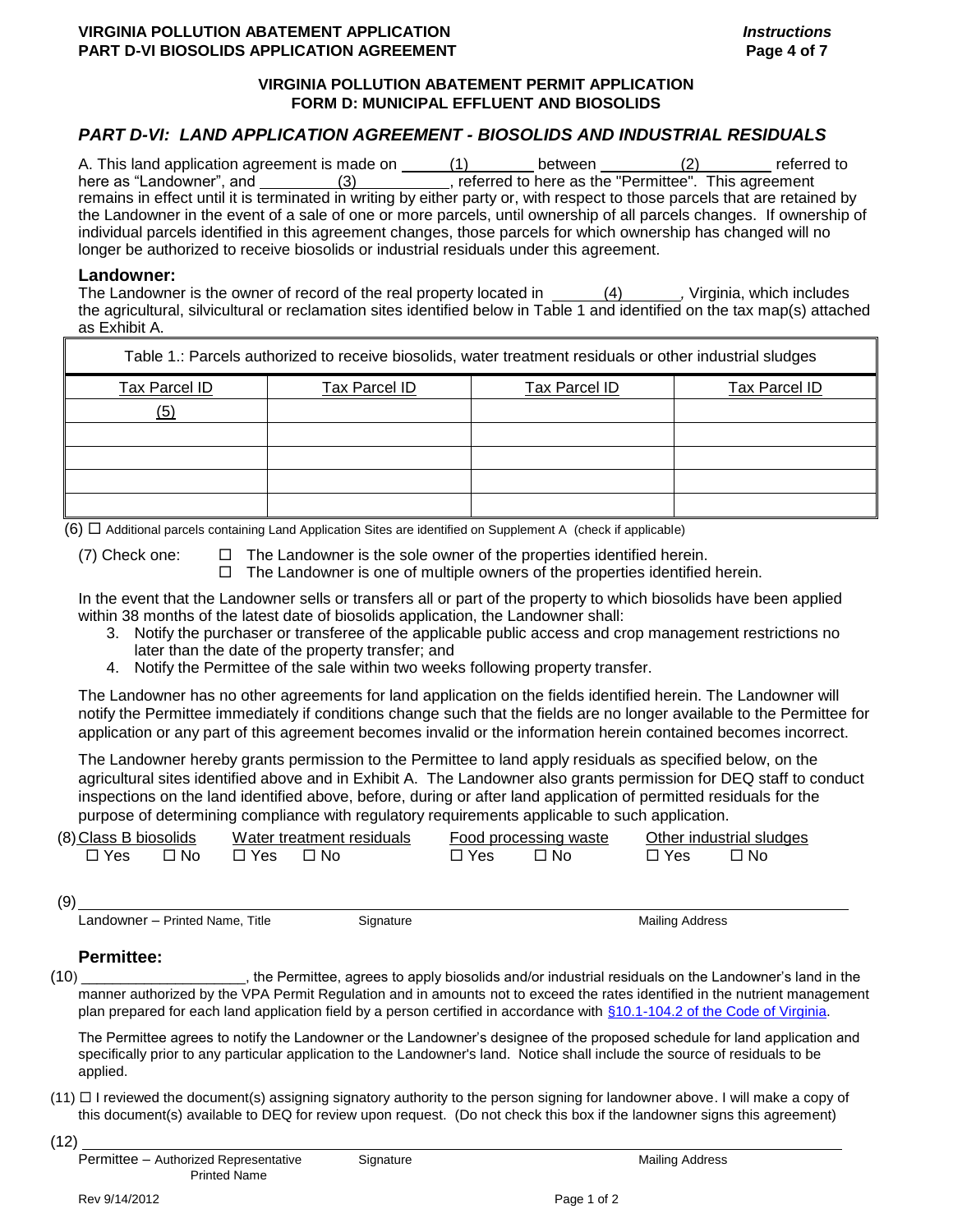#### **VIRGINIA POLLUTION ABATEMENT APPLICATION** *Instructions* **PART D-VI BIOSOLIDS APPLICATION AGREEMENT Page 5 of 7**

#### **VIRGINIA POLLUTION ABATEMENT PERMIT APPLICATION: PART D-VI LAND APPLICATION AGREEMENT**

**Permittee: (13) County or City: (14)**

**Landowner: (15)**

## **Landowner Site Management Requirements:**

I, the Landowner, I have received a DEQ Biosolids Fact Sheet that includes information regarding regulations governing the land application of biosolids, the components of biosolids and proper handling and land application of biosolids.

I have also been expressly advised by the Permittee that the site management requirements and site access restrictions identified below must be complied with after biosolids have been applied on my property in order to protect public health, and that I am responsible for the implementation of these practices.

I agree to implement the following site management practices at each site under my ownership following the land application of biosolids at the site:

- 7. Notification Signs: I will not remove any signs posted by the Permittee for the purpose of identifying my field as a biosolids land application site, unless requested by the Permittee, until at least 30 days after land application at that site is completed.
- 8. Public Access
	- a. Public access to land with a high potential for public exposure shall be restricted for at least one year following any application of biosolids.
	- b. Public access to land with a low potential for public exposure shall be restricted for at least 30 days following any application of biosolids. No biosolids amended soil shall be excavated or removed from the site during this same period of time unless adequate provisions are made to prevent public exposure to soil, dusts or aerosols;
	- c. Turf grown on land where biosolids are applied shall not be harvested for one year after application of biosolids when the harvested turf is placed on either land with a high potential for public exposure or a lawn, unless otherwise specified by DEQ.
- 9. Crop Restrictions:
	- f. Food crops with harvested parts that touch the biosolids/soil mixture and are totally above the land surface shall not be harvested for 14 months after the application of biosolids.
	- g. Food crops with harvested parts below the surface of the land shall not be harvested for 20 months after the application of biosolids when the biosolids remain on the land surface for a time period of four (4) or more months prior to incorporation into the soil,
	- h. Food crops with harvested parts below the surface of the land shall not be harvested for 38 months when the biosolids remain on the land surface for a time period of less than four (4) months prior to incorporation.
	- i. Other food crops and fiber crops shall not be harvested for 30 days after the application of biosolids;
	- j. Feed crops shall not be harvested for 30 days after the application of biosolids (60 days if fed to lactating dairy animals).
- 10. Livestock Access Restrictions:

Following biosolids application to pasture or hayland sites:

- a. Meat producing livestock shall not be grazed for 30 days,
- b. Lactating dairy animals shall not be grazed for a minimum of 60 days.
- c. Other animals shall be restricted from grazing for 30 days;
- 11. Supplemental commercial fertilizer or manure applications will be coordinated with the biosolids and industrial residuals applications such that the total crop needs for nutrients are not exceeded as identified in the nutrient management plan developed by a person certified in accordance with §10.1-104.2 of the Code of Virginia;
- 12. Tobacco, because it has been shown to accumulate cadmium, should not be grown on the Landowner's land for three years following the application of biosolids or industrial residuals which bear cadmium equal to or exceeding 0.45 pounds/acre (0.5 kilograms/hectare).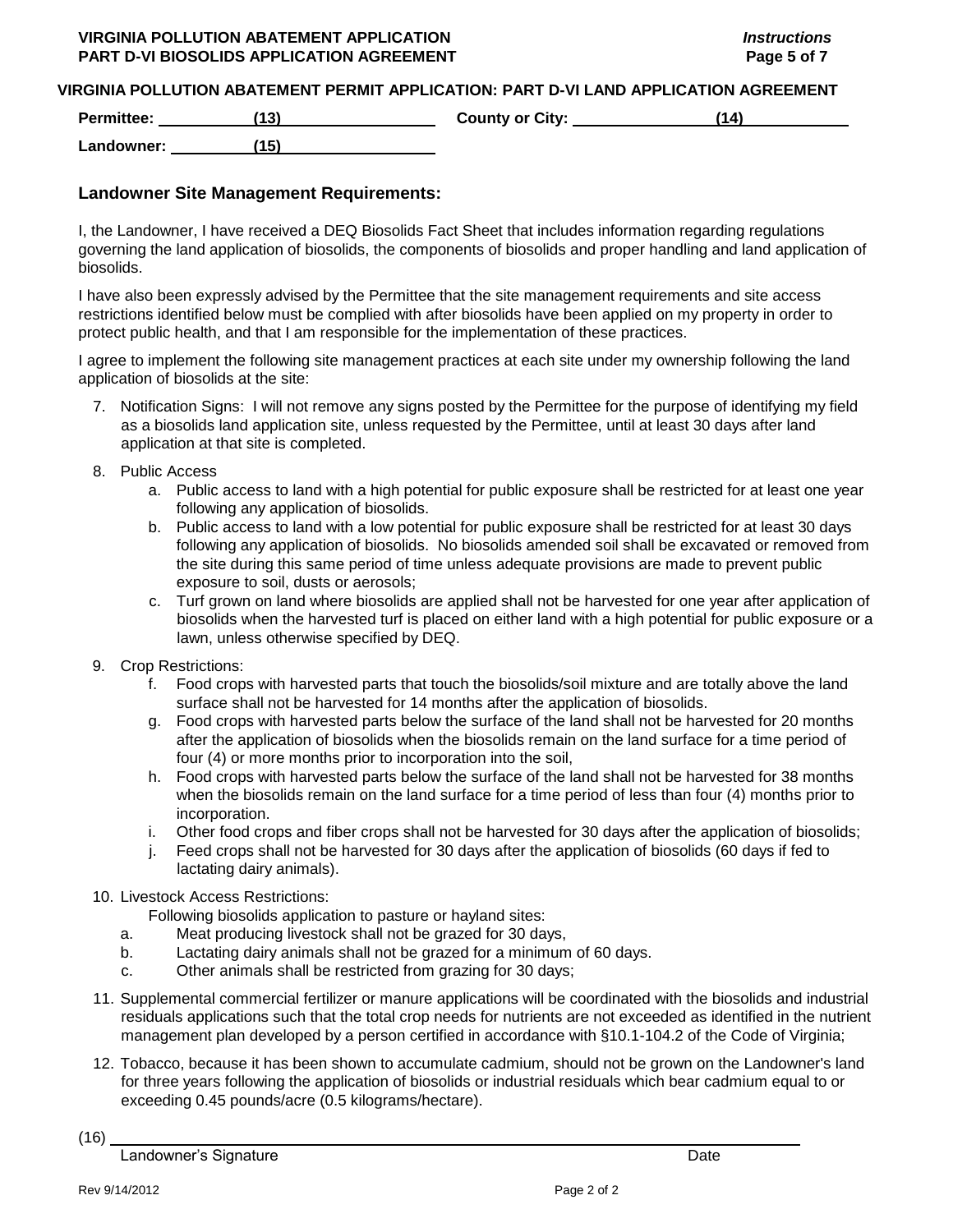#### **Landowner Coordination Form**

This form is used by the Permittee to identify properties (tax parcels) that are authorized to receive biosolids and/or industrial residuals, and each of the legal landowners of those tax parcels. A *Land Application Agreement - Biosolids and Industrial Residuals* form with original signature must be attached for each legal landowner identified below prior to land application at the identified parcels.

Permittee: <u>\_\_\_\_\_\_\_\_\_\_\_\_\_\_(a)</u>

County or City: (b)

Please Print (Signatures not required on this page Tax Parcel ID(s) and the state of the Landowner(s) Landowner(s)  $\qquad \qquad \text{(c)} \qquad \qquad \text{(d)}$